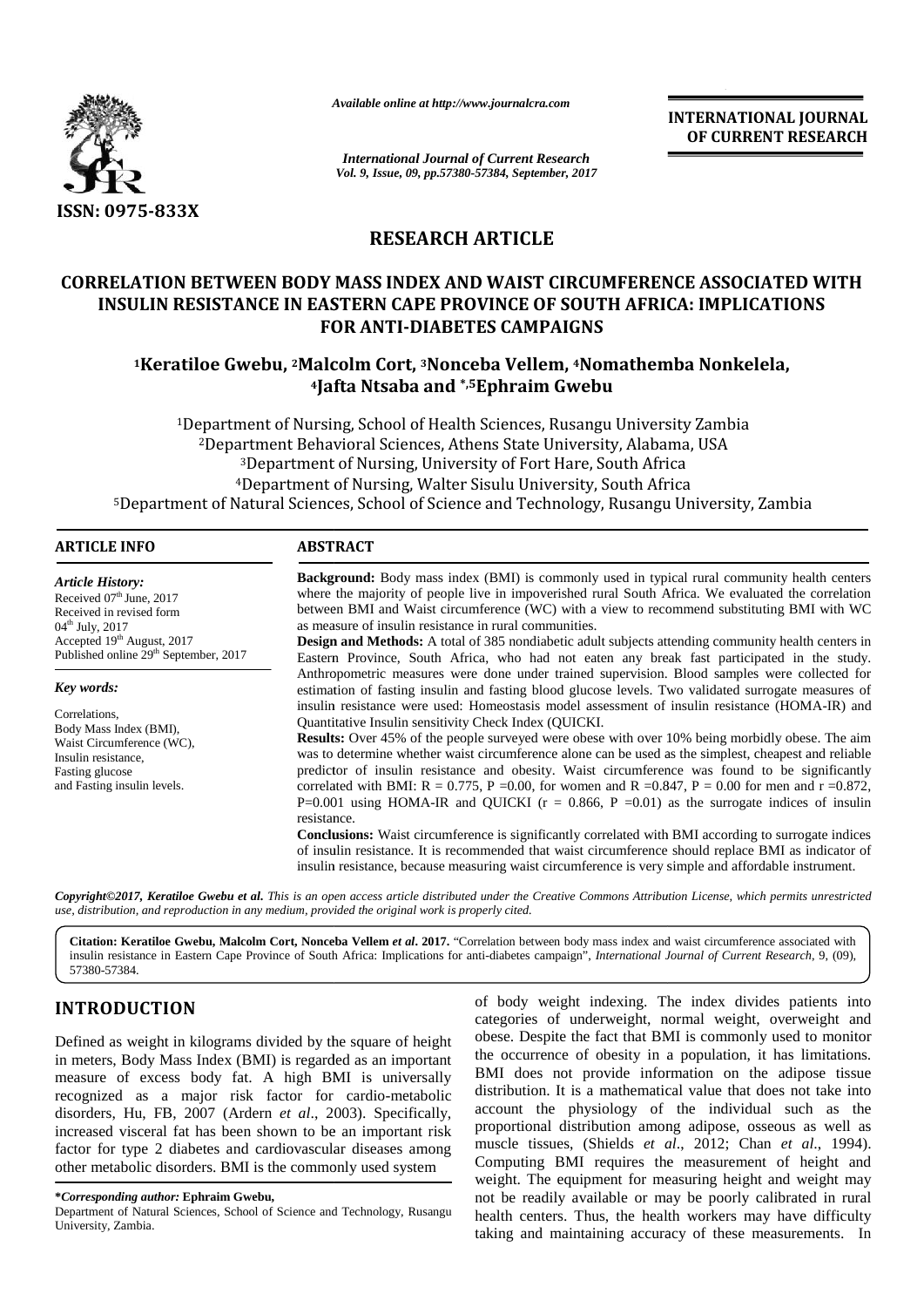addition community members may have difficulty in conceptualizing the connection between BMI and bodyweight and struggle to compute it. Moreover, a BMI value is affected by sex, age and body constitution. Weighted evidence points to the fact that waist circumference coupled with BMI is a stronger predictor of health risk better than does BMI alone, Rexrode *et al*. 1998 (Distiller, 2012), Janssen *et al*, 2002 (Gierach *et al*., 2014), Ardern *et al*, 2003, (Gungor *et al*., 2004), Chan, *et al*, 1994 (Hanley *et al*., 2003). More recently, it has been reported that WC is better than BMI as a predictor of HOMA-IR diabetes and pre-diabetes in India, Sharma *et al*. 2014 (Hettihewa *et al*., 2006). A study by Gierach, *et al* 2014 (Hu, 2007) in Poland found that waist circumference was significantly correlated with BMI (R=0.78,  $P < 0.01$ ). Abdominal obesity is responsible for the development of insulin resistance, a precursor to type 2 diabetes. Recent studies show that WC is better than BMI as a precursor of diabetes and pre-diabetes. (Hettihewa *et al*., 2006) The purpose of this study is to determine whether there is a correlation between body mass index and waist circumference in relation to insulin resistance among nondiabetic Africans in the Eastern Cape Province of South Africa and whether this correlation is consistent when the sample is divided according to gender groups and indices of insulin resistance. If this correlation is consistent across gender groups with and without insulin resistance, then this would constitute evidence of the usefulness of a simpler tool, WC instead of BMI. Thus, health professionals can then be encouraged to adopt the use of waist circumference instead of BMI as a measure of pre diabetes/insulin resistance. Early diagnosis may forestall the onset of type 2 diabetes.

#### **Design and Methods**

The study was carried out among patients attending Community Health Centers located in the King Sabata Dalindyebo Municipality and Buffalo City Metropolitan Municipality Districts of the Eastern Cape Province of South Africa. Study approvals were obtained from the Walter Sisulu University Ethics Committee and the Buffalo City Metro Health District, Eastern Cape Province. A total of 385 nondiabetic subjects aged between 20 and 75 years signed informed consent and participated in the study in 2013. Pregnant women and diagnosed diabetics were excluded from the study. The age, gender, height (m), weight (kg) and waist circumference (cm) of each subject was recorded. Weight was measured to the nearest 0.01Kg. Height was measured to the nearest 0.01m using a meter rule with subjectstanding upright against the wall and barefooted without headdress or headgear. To measure the waist circumference using a normal tailoring tape to the nearest 0.5cm, at the level of the umbilicus and the superior iliac crest, the subject was made to stand upright, feet together and arms hanging freely at the sides. The BMI was calculated as weight  $(kg)/height^2$  (m<sup>2</sup>). The BMI cutoffs for body weight were defined according to IDF and WHO as follows: underweight <18kg, normal weight, 18-25kg, overweight 25.1 -30kg, Class I obesity 30.1 – 35kg, Class II obesity 35.1 – 40kg, Class III obesity >40kg. SerumInsulin levels were estimated using the Enzyme-Linked-Immuno- Assay (ELISA) method with DX-EIA-2935 Insulin kit, 96 wells purchased from AEC-Amersham (PTY) Ltd. Fasting insulin levels are a measure of insulin resistance. In this study, two validated measures of insulin resistance were used: (i) Homeostasis model assessment of insulin resistance (HOMA-IR) = {fasting glucose in mmol/l x fasting insulin in

μU/ml}/22.5 and Quantitative Insulin sensitivity Check Index (QUICKI) = inverse of the sum of log of fasting glucose plus the log of fasting insulin level (1/(log insulin +log glucose)as surrogate indices of insulin resistance, with QUICKI, being among the best surrogate indices in terms of the predictive power for the onset of type 2 diabetes (Gungor *et al*., 2004; Janssen *et al*., 2002; Katz *et al*., 2000; Hanley *et al*, 2004; McAuley *et al*., 2001) This long sentenceis not clear to me.Individuals were considered as insulin resistant when 2.6, QUICKI 0.330, fasting glucose; and 5.5mmol/l, and fasting insulin ≥ 12.0.(McAuley *et al*., 2001; Sharma *et al*., 2014; Hettihewa *et al*., 2006; Shields *et al*., 2012).

#### **Statistical analysis**

Study data were coded and entered into the SPSS (Statistical Package for Social Science) Version 23.0. Summaries of the continuous variables were presented as means and standard deviations. The mean differences in weight, height, BMI, waist circumference, and blood pressure between levels of insulin resistance and non-insulin resistance were measured with independent samples t tests. Statistical significance was set at 95% alpha level.





# **RESULTS**

Correlation between BMI and waist circumference was analyzed according to the following surrogate indices of insulin resistance: QUICKI, HOMA-IR with a view to determining whether waist circumference alone can be used as simplest, cheapest and reliable predictor of insulin resistance and to assess obesity instead of the commonly used BMI. Abdominal obesity is the most frequently observed component of metabolic syndrome (Hu, 2007). Heretofore, in South Africa, BMI is regarded as the most widely used method for indexing body weight (Hu, 2007). However, BMI has numerous limitations that include the fact that it measures somatic obesity rather than abdominal obesity, a major disorder in the development of metabolic syndrome. Consequently, this disorder is missed when BMI is measured. Table 1 shows that females in the study sample are heavier than males, have a greater mean BMI measurement, and a larger mean waist circumference, despite the fact that women carry less body height than men. This is in contrast to the waist circumference recommended by the International Diabetes Federation's Europid cut-off points for large waist circumference (>94 cm in men and >80 cm in women (Sumner *et al*., 2008; Rexrode *et al*., 1998). This picture may vary in different populations, but it indicates a characteristic that is worthy of further investigation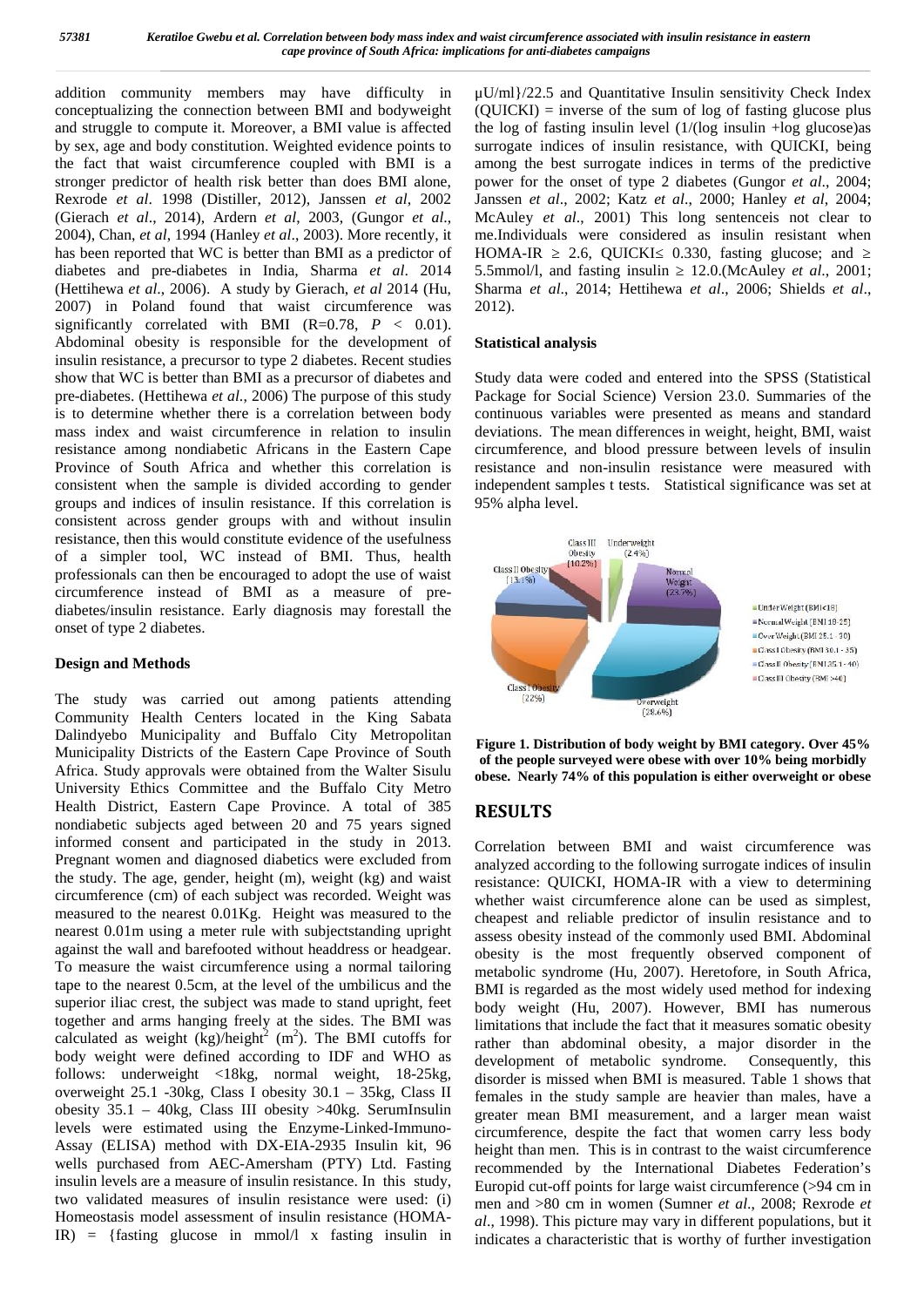into whether it has any bearing on health status between genders in this population.

women and  $r = 0.847$ ,  $P = 0.00$  and cne be used as a simpler cheaper and equllay reliable predictor of insulin resistance.

|  |  |  |  |  |  | Table 1. General Characteristics of the Study Population (Mean measurements) |  |
|--|--|--|--|--|--|------------------------------------------------------------------------------|--|
|--|--|--|--|--|--|------------------------------------------------------------------------------|--|

|        |     | Aee(Yrs)        | Body Weight (Kg) | Body Height (cm) | BMI $(Kg/m^2)$ | Waist Circumference (cm) |
|--------|-----|-----------------|------------------|------------------|----------------|--------------------------|
| Total  | 385 | 42.3            | 75.5             | 163.0            | 28.7           | 91.2                     |
| Female | 282 | $43.9 \pm 16.0$ | $78.8 + 18.9$    | $159.7 \pm 7.0$  | $30.9 \pm 7.5$ | $95.2 \pm 17.8$          |
| Male   | 103 | $37.8 \pm 15.2$ | $66.3 + 14.2$    | $72.1 \pm 7.6$   | $22.3 \pm 4.4$ | $80.5 \pm 12.0$          |

#### **Table 2. Correlation between BMI and WC in the study group by Gender**

| BMI/WC |     | r-Correlation Coefficient | P value |
|--------|-----|---------------------------|---------|
| Women  | 282 | 775                       | .000    |
| Men    | 03  | .847                      | .000    |

#### **Table 3. Relationship of demographic and vital health characteristics to fasting blood glucose (FBG)**

| Demographic and vital health<br>characteristics measured | Group with elevated fasting blood glucose<br>$(> 5.5$ mmol/L) (N = 70) | Group without elevated fasting blood<br>glucose (<5.5mmol/L) ( $N = 315$ ) | t value/Sig.         |
|----------------------------------------------------------|------------------------------------------------------------------------|----------------------------------------------------------------------------|----------------------|
| Age $(yrs)$                                              | $51.5 \pm 13.4$                                                        | $40.2 + 15.9$                                                              | $5.520 \times 0.001$ |
| Height (cm)                                              | $161.4 \pm 9.2$                                                        | $163.4 \pm 8.9$                                                            | NS<br>1.577          |
| Body Weight (kg)                                         | $83.0 \pm 19.8$                                                        | $73.8 \pm 18.0$                                                            | $3.790 \leq 0.001$   |
| BMI                                                      | $31.9 + 8.0$                                                           | $27.9 + 7.6$                                                               | 4.005 < .001         |
| Waist Circumference                                      | $102.3 \pm 15.4$                                                       | $88.8 \pm 17.2$                                                            | 6.053 < .001         |
| <b>Blood Pressure systolic</b>                           | $148.9 + 24.5$                                                         | $137.1 \pm 24.6$                                                           | $3.621 \le 0.001$    |
| Blood Pressure diastolic                                 | $89.9 \pm 12.9$                                                        | $84.5 \pm 17.0$                                                            | 2.488 < 0.05         |
| <b>Fasting Insulin</b>                                   | $16.3 \pm 15.4$                                                        | $10.6 \pm 8.9$                                                             | 3.959 < 0.001        |

Note: NS statistic not significant

#### **Table 4. Characteristics of persons with Fasting Insulin (FI) above and below 12.0 (means and standard deviations)**

| Variables                    | Group with high FI $(>12)$ (N = 131) | Group without high FI $(<12)$ (N = 254) | T value/Sig  |
|------------------------------|--------------------------------------|-----------------------------------------|--------------|
| Age $(yrs)$                  | $41.0 \pm 14.7$                      | $42.9 \pm 16.6$                         | 1.108 NS     |
| Height (cm)                  | $163.1 \pm 8.9$                      | $162.9 \pm 9.1$                         | $0.234$ NS   |
| Body Weight (kg)             | $78.9 \pm 19.3$                      | $73.7 \pm 18.1$                         | 2.596 < 0.05 |
| <b>BMI</b>                   | $29.9 + 7.9$                         | $28.0 \pm 7.6$                          | 2.200 < 0.05 |
| Waist Circumference          | $94.0 \pm 17.1$                      | $89.8 \pm 17.8$                         | 2.248 < 0.05 |
| Blood Pressure systolic      | $138.4 \pm 23.3$                     | $139.7 \pm 25.8$                        | $0.500$ NS   |
| Blood Pressure diastolic     | $86.7 \pm 16.7$                      | $84.8 \pm 16.3$                         | 1.067 NS     |
| <b>Fasting Blood Glucose</b> | $5.1 \pm 2.2$                        | $5.2 \pm 2.5$                           | $0.089$ NS   |

*Note: NS statistic not significant*

#### **Table 5. Correlation between BMI and WC in the presence of HOMA-IR and QUICKI (surrogate indices of insulin resistance), fasting blood glucose (FBG), and fasting insulin (FI)**

| Correlation between BMI & WC between<br>gender groups | N   | Insulin Resistant With IR<br>(HOMA 2.0) | N   | Noninsulin Resistant Without IR<br>(HOMA < 2.0 |
|-------------------------------------------------------|-----|-----------------------------------------|-----|------------------------------------------------|
| Female                                                | 66  | $.864***$                               | 216 | .749***                                        |
| Male                                                  | 19  | $.851***$                               | 84  | $.844***$                                      |
| Total                                                 | 85  | $.872***$                               | 300 | .799***                                        |
|                                                       |     | With $OUICKI < 0.330$                   |     | With OUICKI 0.330                              |
| Female                                                | 182 | $.866**$                                | 100 | $.725**$                                       |
| Male                                                  | 80  | $.837**$                                | 23  | $.853**$                                       |
| Total                                                 | 262 | $.866**$                                | 123 | $.785**$                                       |
|                                                       |     | <b>Elevated FBG</b>                     | N   | No Elevated FBG                                |
|                                                       |     | $(> 5.5$ mmol/L)                        |     | $<$ 5.5mmol/L)                                 |
| Female                                                | 58  | $.868**$                                | 224 | .748**                                         |
| Male                                                  | 12  | $.919**$                                | 91  | $.826**$                                       |
| Total                                                 | 70  | $.873**$                                | 315 | $.796**$                                       |
|                                                       |     | <b>Elevated FI</b>                      | N   | No Elevated FI                                 |
|                                                       |     | (>12)                                   |     | (<12)                                          |
| Total                                                 | 181 | .879**                                  | 254 | .780**                                         |
| Female                                                | 101 | $.878**$                                | 181 | $.716**$                                       |
| Male                                                  | 30  | $.823**$                                | 73  | .859**                                         |
| Total                                                 | 181 | .879**                                  | 254 | .780**                                         |

Note: \*\* significance < .01, \*\*\* significance < .001

Table 2 shows that without controlling for any of the insulin resistance measurements in the study group in the Eastern Cape Province of South Africa, waist circumference was found to be significantly correlated with BMI:  $r = 0.775$ , P = 0.00, for Analysis in Table 3 shows that persons with high fasting insulin (FI) have significantly higher body weight, BMI, and waist circumference ( $p < .05$  for all three vital characteristics), than their counterparts who do not have high FI measurements. Table 5 shows that BMI and WC were significantly correlated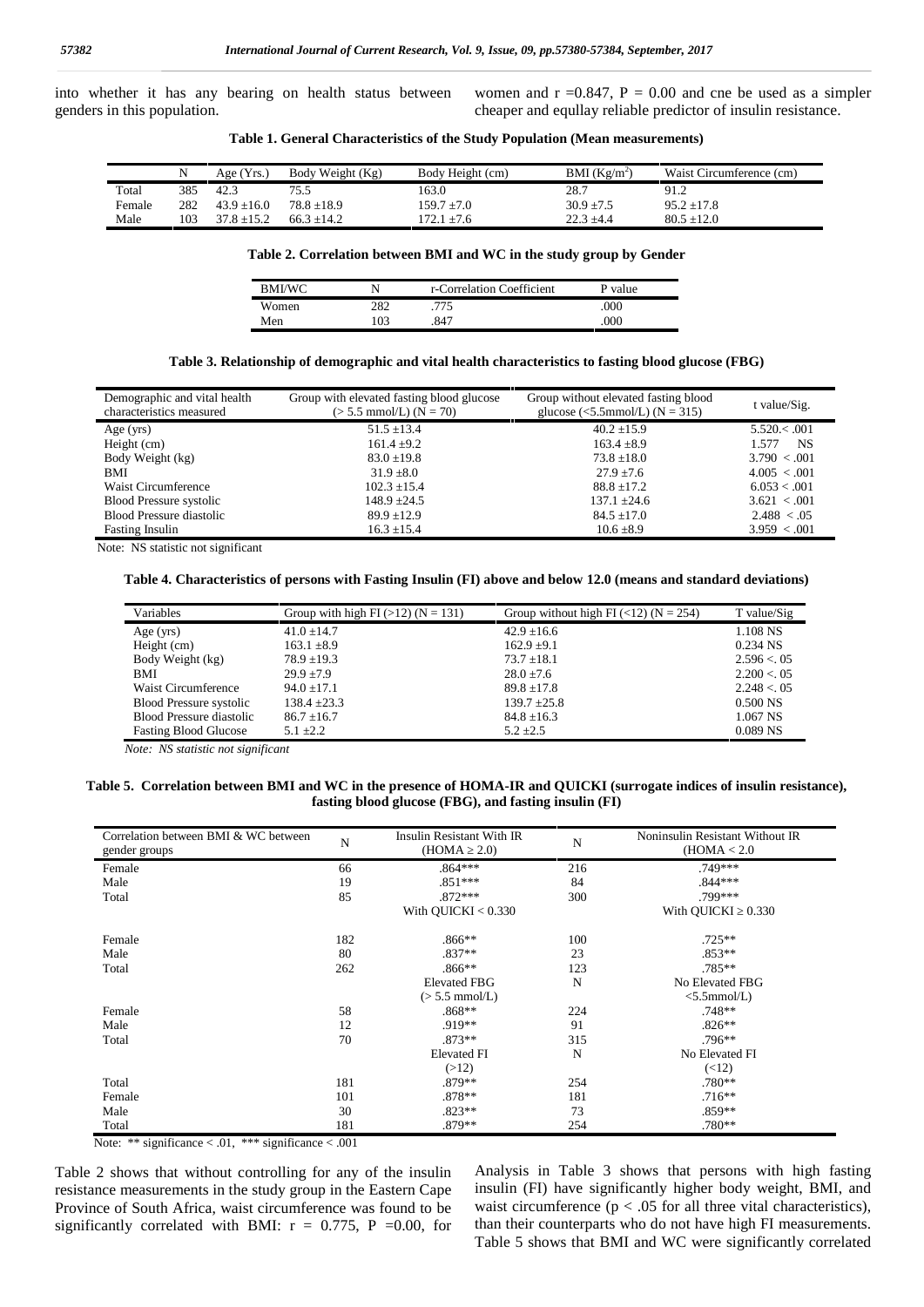in both insulin resistant and noninsulin resistant groups according to HOMA-IR, QUICKI, Fasting Glucose and Fasting Insulin levels as indices of insulin resistance at 95% confidence interval.

## **DISCUSSION**

'Diabesity' is the term that has been coined to emphasize the direct connection between diabetes and obesity. The health impact of diabesity is colossal as it includes long-term diabetic complications, for diabetes occurring in the context of obesity. The health impact of diabesity include long-term diabetic complications, diminished health-related functioning, with concomitant reduction in quality of life and decreased overall life expectancy (Youssef *et al*., 2011; Sumner *et al*., 2008). Thus, urgent steps to curtail diabesity must include screening, prevention as well as management of the diabesity epidemic using simple and affordable approaches. In South Africa, Dr. Larry Distiller, Director of Centre for Diabetes and Endocrinologyhas described diabesity epidemic as a "tsunami" that has hit the country, (Distiller, 2012; Youssef *et al*., 2011). Over 4 million people (over 6% of the population) suffer from diabetes with untold numbers of undiagnosed cases. The estimate is that another 5 million South Africans have insulin resistance/pre-diabetes. Thus, forestalling the progression of insulin resistance to type 2 diabetes should be a major public health thrust. The study demonstrates that WC as a predictor of insulin resistance or pre-diabetes as evidenced by the strong BMI/WC correlation can replace BMI in South Africa.

#### **Conclusion**

The study indicates, unequivocally, that waist circumference is significantly correlated with BMI. This correlation is also significant according to surrogate indices of insulin resistance. It is recommended that waist circumference should replace BMI as indicator of insulin resistance/pre-diabetes in the Eastern Cape Province of South Africa. Because measuring waist circumference is very simple and affordable instrument, compliance in forestalling onset of diabetes among pre diabetics. Waist circumference is a strong predictor of insulin resistance or pre-diabetes with a similar level of confidence as BMI. Based on results from this study, health workers can assist patients to forestall onset of type-2 diabetes by educating them to control the waistline, since WC is a more understandable term for the layman and can be easily measured and tracked by the laymen themselves.

### **Acknowledgements**

We are grateful to the nurse professionals and other workers at Community Health Centers (Duncan Bay, Dimbazwa, and Empilweni Gompo) located in the King Sabata Dalindyebo Municipality and Buffalo City Metropolitan Municipality Districts of the Eastern Cape Province of South Africa and Ava Boston. Our appreciation also goes to Mr. Mzolisi Payi and Nontlantla Ntakana for their logistical support.

**Contributions:** Each author made a significant contribution to the study.

**Conflict of Interest:** The authors declare no potential conflict of interest.

**Funding:** The Study was funded under the Minority Health International Research Training (MHIRT) by the National Institute for Minority Health and Health Disparities of the National Institutes of Health, Department of Health and Human Services, USA Federal Government: Grant Number 5T37MD001810.

# **REFERENCES**

- Ardern, C.I., Katzmarzyk, P.T., Janssen, I. and Ross, R. 2003. Discrimination of health risk by combined body mass index and waist circumference. *Obes Res*., 11:135–142.
- Chan, J.M., Rimm, E.B., Colditz, G.A., Stampfer, M.J., Willett, W.C. 1994. Obesity, fat distribution, and weight gain as risk factors for clinical diabetes in men. *Diabetes Care*, 17:961– 9.
- Distiller, L. 2012. Prevalence of diabetes in South Africa. *http://www.news24.com2012)*
- Gierach, M., Gierach, J., Ewertowoska, M., Arndt, A. and Junik, R. Correlation between Body Mass Index and Waist Circumference in Patients with Metabolic Syndrome. ISRN Endocrinology. Volume 2014, Article ID 514589, 6 pages. http//dx.doi.org/10.1155/2014/514589
- Gungor, N., Saad, R., Janosky, J., *et al*. 2004. Validation of surrogate estimates of insulin sensitivity and insulin secretion in children and adolescents. *J. Pediatrics*, 144 (1): 47-55.
- Hanley, A.J., Williams, K., Gonzalez, C., D'Agostino, R.B., Jr, Wagenkneck, L.E., Stern, M.P. and Haffner, S.M. 2003. Prediction of type 2 diabetes using simple measures of insulin resistance; combined results from the San Antonio Heart Study, the Mexico City Diabetes Study and the Insulin Resistance Atherosclerosis Study. *Diabetes*, 52:463- 469.
- Hettihewa, L., Palangasinghe, S., Jayasinghe, S., Gunasekara, S. and Weerarathna, T. 2006. Comparison of Insulin resistance by indirect methods – HOMA, QUICKI and McAuley – with fasting insulin in patients with type2 diabetes in Gale, Sri Lanka: A pilot study. *Online Journal of Health and Allied Sciences*, 5(1): 1-8.
- Hu, F.B. 2007. Obesity and Mortality: watch your waist, and not just height. *Arch. Intern. Med.*, 167 (9): 875-876.
- Janssen, I., Katzmarzyk, P.T., Ross, R. 2002. Body mass index, waist circumference, and health risk: evidence in support of current National Institutes of Health guidelines. *Arch Intern Med*., 162:2074–9.
- Katz, A., Nambi, S.S., Mather, K., Baron, A.D. *et al*. 2000. Quantitative insulin sensitivity check index: A simple, accurate method for assessing insulin sensitivity in human. *J. Clin. Endocrinol. Metab*., 85: 2402-2410.
- McAuley, K.A., Williams, S.M., Mann, J.T., Walker, R.J., Ledwis-Barned, N.J., Temple, L.A. and Duncan, A.S. 2001. Diagnosing insulin resistance in the general population. *Diabetes Care*, 24:460-464.
- Rexrode, K.M., Carey, V.J., Hennekens, C.H., *et al*. 1998. Abdominal adiposity and coronary heart disease in women. *JAMA*, 280:1843–8.
- Sharma, B., Sarmah, D. 2014. WC is better than BMI as a predictor of diabetes and pre-diabetes in Hindu priests of India *Asian Journal of Medical Sciences*, 6 (1): 91-94.
- Shields, M.S. and Tremblay, S. 2012. Connor Gorber and I. Janssen. Abdominal obesity and cardiovascular disease and risk factors within body mass index categories, Health Reports, 23 (2): 7-15.